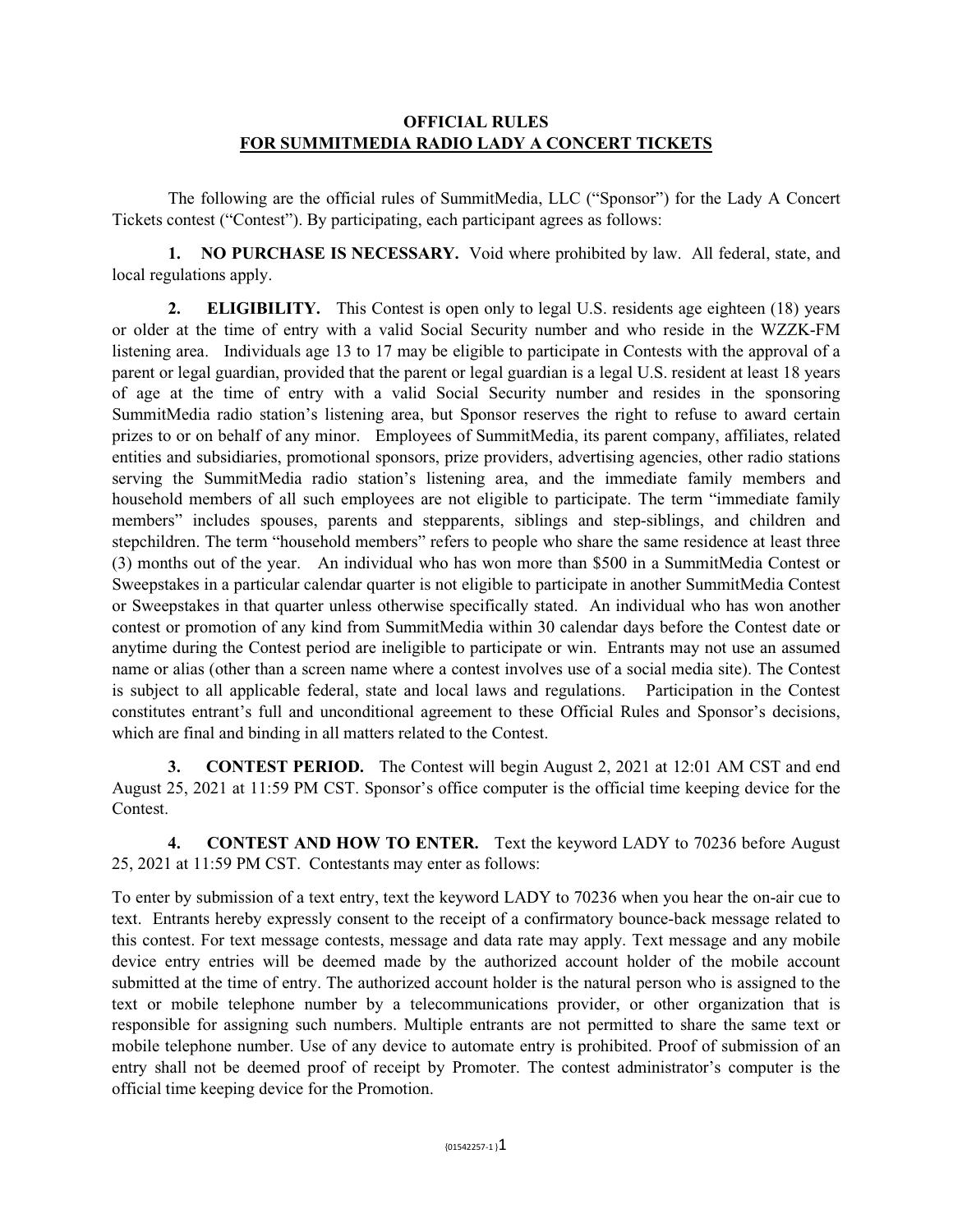In any contest using on-line voting, unless otherwise stated in the rules of that specific contest, such voting is limited to one vote per verified email address. If an entrant receives multiple and/or irregular votes or multiple votes from the same source, including votes generated by a program, script, macro or other automated means, Sponsor reserves the right to disqualify the entrant, in its sole discretion. Sponsor shall not be responsible for lost, late, incomplete, invalid, unintelligible, inappropriate or misdirected entries, all of which will be disqualified. In the event of a dispute as to any entry, the authorized account holder of the email address or telephone number used to enter will be deemed to be the participant. The "authorized account holder" is the natural person assigned the telephone number by the wireless carrier or an email address by an Internet access provider, online service provider or other organization responsible for assigning email addresses for the domain associated with the submitted address. Potential winner may be required to show proof of being the authorized account holder. All entries become the sole and exclusive property of Sponsor and will not be returned. Sponsor reserves the right to contact entrants and all other individuals whose email address is submitted as part of a Contest.

5. **TELEPHONE AND DELIVERY DISCLAIMER**. Participants are restricted to the use of ordinary telephone equipment. Participants that enable the "Caller ID" block function will not be allowed to participate unless they enter their correct area code and telephone number. The Sponsor disclaims all liability for the inability of a participant to complete or continue a telephone call due to equipment malfunction, busy lines, inadvertent disconnections, acts beyond the Sponsor's control, or otherwise. The Sponsor disclaims all liability for any delays, misdelivery, loss, or failure in the delivery of any item sent by mail, courier, express, electronic transmission, or other delivery method. The Sponsor is not responsible for mechanical, technical, electronic, communications, telephone, computer, hardware or software malfunctions or failures of any kind, including: failed, incomplete, garbled or delayed transmission of online entries, traffic congestion on telephone lines, the Internet or at any website or lost or unavailable network connections which may limit an online entrant's ability to participate in the contest, and any injury or damage to entrant's or any other person's computer related to or resulting from participating in or downloading any information necessary to participate in this contest. Due to the time delay that exists between a SummitMedia radio station's over-the-air signal and its online webcast, listeners who listen to a SummitMedia radio station online may hear Contest information or a cue to call later than listeners listening to the station's over-the-air signal. As a result, the odds of an online listener winning a Contest may be diminished.

**6. WINNER SELECTION AND ODDS OF WINNING.** Winners will be randomly selected on or about August 26, 2021 by the sponsor. If the Contest requires Entrant to answer trivia, provide information or otherwise perform in some manner to participate and qualify to win, the decisions of Sponsor and/or the other judges will be final as to all matters including the accuracy and/or completeness of the answer, as well as the quality of the information or other performance. Odds of winning a Contest prize depend on a number of factors, including, but not limited to, the number of eligible entries received by Sponsor during the Contest Period and the number of listeners participating at any given time. The winning entrant will be contacted using the email address and/or telephone number provided with the entry and will be awarded the prize subject to verification of eligibility and compliance with the terms of these rules or the specific Contest rules. Sponsor's decisions as to the administration and operation of Contests and the selection of potential winners are final and binding in all matters related to the Contest. Any protest in the conducting of the contest, the selection of the winners, or the awarding of prizes must be made within three days of the conclusion of the contest; the resolution of any protest shall be in the sole discretion of Sponsor, whose decision shall be considered final.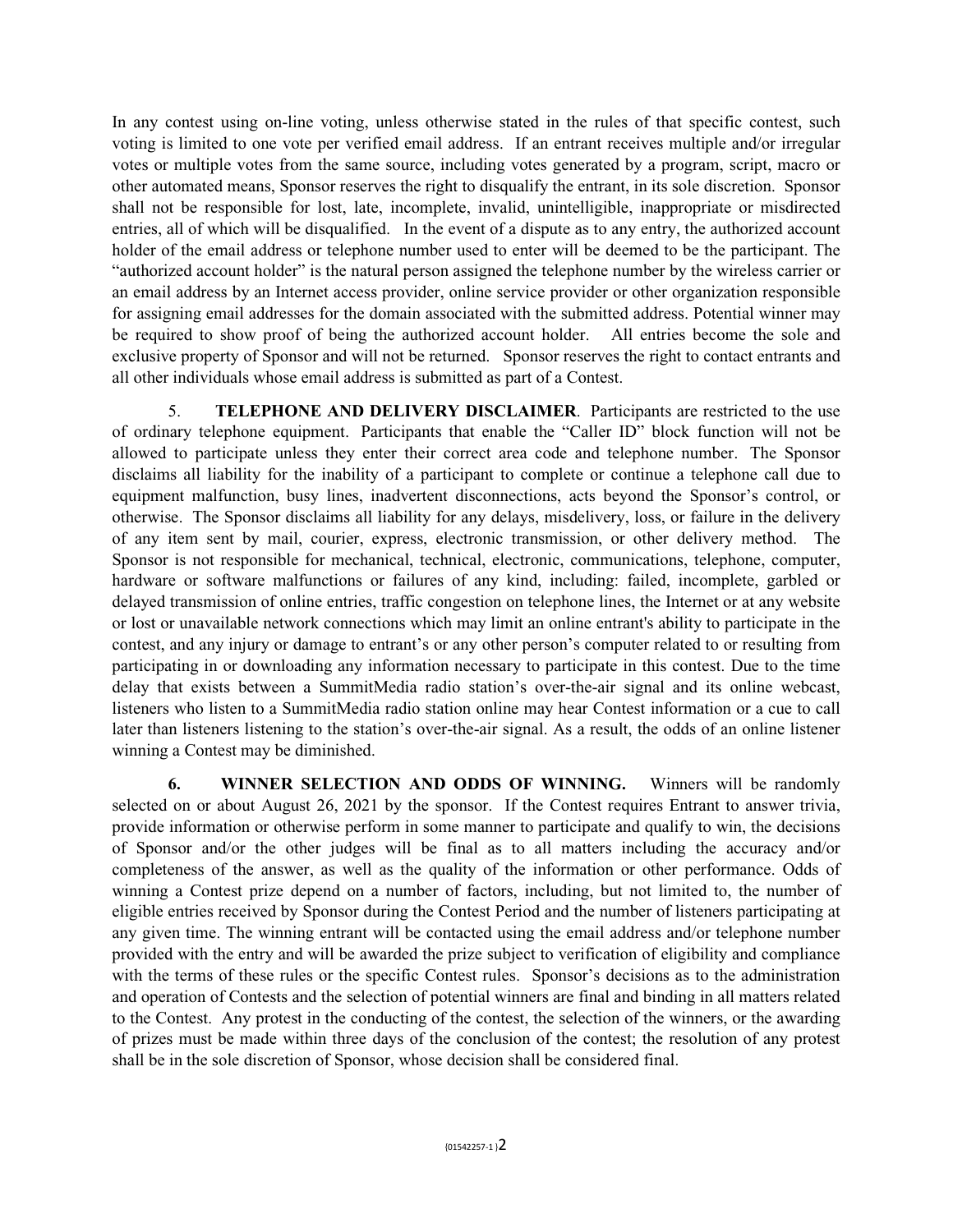**7. NOTIFICATION AND VERIFICATION OF POTENTIAL WINNER.** POTENTIAL CONTEST WINNERS ARE SUBJECT TO VERIFICATION BY SPONSOR WHOSE DECISIONS ARE FINAL AND BINDING IN ALL MATTERS RELATED TO THE CONTEST. The potential winner must continue to comply with all terms and conditions of these Official Rules and/or the Office Rules of the specific Contest and winning is contingent upon fulfilling all requirements. The potential winner will be notified by email and/or telephone call, after the date the Contest concludes. Failure to respond to the initial verification contact within three (3) days of notification may result in disqualification. The potential winner will be required to provide proof of identity, execute an affidavit of eligibility, a liability/publicity release (except where prohibited), and a W-9 IRS Form, in order to claim his/her prize. A winner who executes these documents within the required time period will be deemed to have accepted the prize and thereafter will not be permitted to rescind their acceptance of the prize and/or return the prize. If a potential winner cannot be contacted, fails to provide the affidavit of eligibility and/or the liability/publicity release within the required time period, or if the prize or prize notification is returned as undeliverable, potential winner forfeits the prize. In the event that the potential winner of a Contest prize is disqualified for any reason, Sponsor may award the applicable prize to an alternate winner by random drawing from among all remaining eligible entries, or other means chosen by the Sponsor and indicated in the particular contest rules.

**8. PRIZES.** 15 pair of tickets will be awarded to see Lady A live in concert August 28, 2021 at the Tuscaloosa Amphitheater.

Tickets have an approximate retail value of \$50.00 US Dollars per ticket for an approximate value of \$100.00 US Dollars. Winner is responsible for all taxes associated with prize receipt and/or use. Sponsor reserves the right to substitute any listed prize for one of equal or greater value for any reason.

For prizes that involve travel, winner agrees to accept all blackout dates, space availability limitations, etc. established by Sponsor's prize provider(s), such as those regarding hotels, airlines, railroads and ships. Actual value of trip may vary based on point of departure and airfare fluctuations. Any difference between stated approximate retail value and actual value of Prize will not be awarded and is specified in these Official Contest Rules. Airline tickets are non-refundable/non-transferable and are not valid for upgrades and/or frequent flyer miles. All airline tickets are subject to flight variation, work stoppages, and schedule or route changes. Selection of airline and hotel are solely within Sponsor's discretion. Meals, gratuities, luggage fees, incidental hotel charges and any other travel-related expenses not specified herein are the sole responsibility of winner and guest. The Sponsor shall not be responsible for any cancellations, delays, diversions or substitution or any act or omissions whatsoever by the air carriers, hotels, venue operators, transportation companies, prize providers or any other persons providing any prize-related services or accommodations. Lost, stolen or damaged airline tickets, travel vouchers or certificates will not be replaced or exchanged. Additional prize award details and travel information to be provided to the prizewinner at the time of notification. Travel for the trip awarded must take place on and/or within the designated dates and is subject to schedule and availability, alternative travel dates will not be provided. If the prizewinner(s) is unavailable for travel on the designated dates, the specified or prize will be forfeited and may or may not be awarded to an alternate prizewinner(s) at the sole discretion of the Sponsor. Exact travel dates and arrangements may be subject to availability whether specified or not. Winner and travel guest must travel on same itinerary. Any and all airport transfers, ground transportation, meals, incidentals, gratuities, phone calls, luggage fees, travel insurance and applicable taxes (including, but not limited to all local, state and federal taxes) and any and all other expenses not specifically mentioned herein are the sole responsibility of the prize winner. If, for any reason, any part of the trip package is canceled or shall become unavailable, postponed or canceled, the Sponsor shall have no further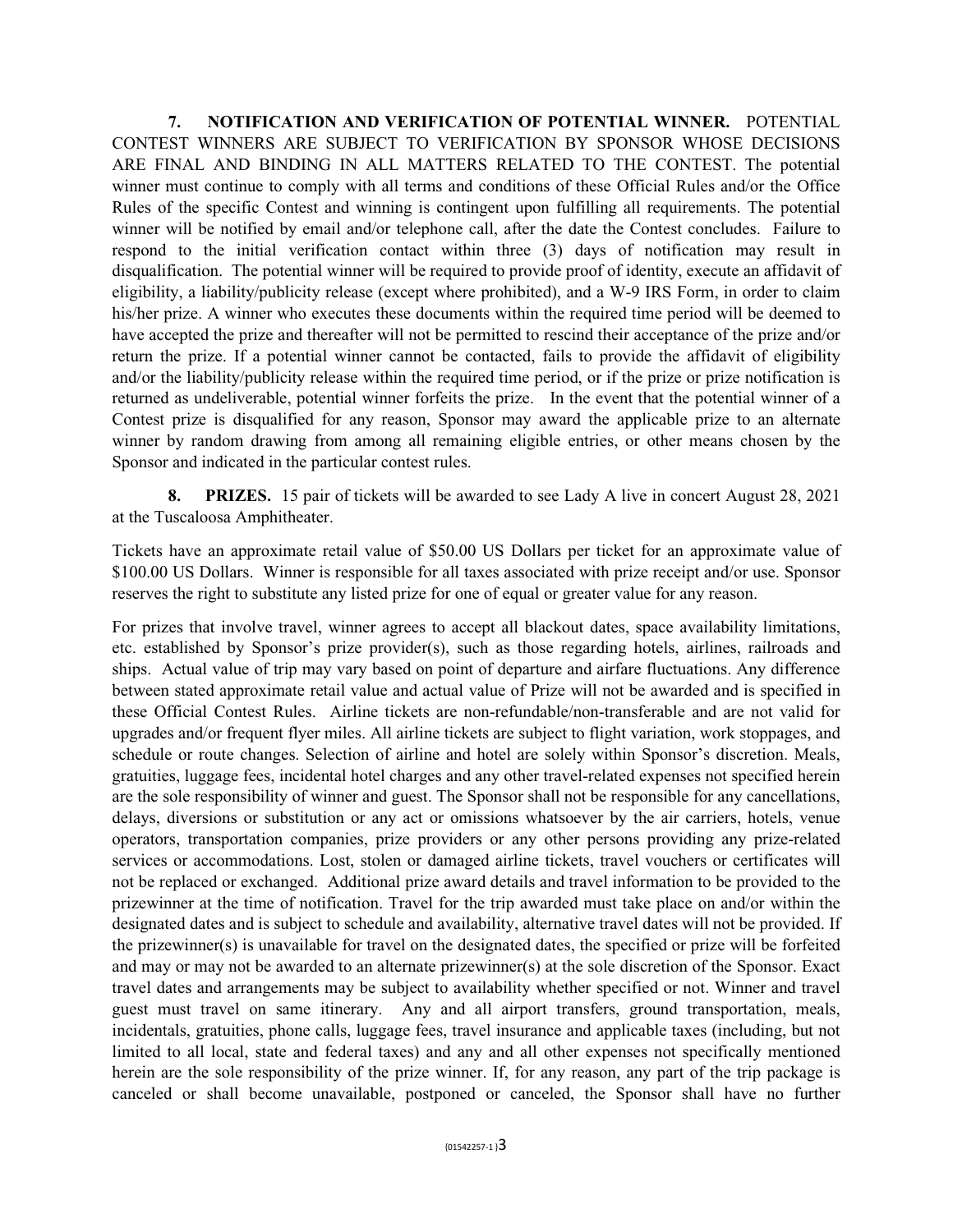responsibility for that portion of the prize and the prize will be awarded without the inclusion of the item on the same itinerary. Trips are non-transferable and no substitution will be made except as provided at the Sponsor's or prize provider's sole discretion. If the trip requires traveling outside of the U.S., the winner must have a valid U.S. passport, and if winner does not have a passport at the time of travel, the trip prize may be forfeited. If the winner is eligible, but a minor in his/her state of residence, the travel guest must be winner's parent or legal guardian. A MINOR (DETERMINED BY THE AGE OF MAJORITY IN HIS/HER STATE OF RESIDENCE) MAY ONLY ACCOMPANY THE WINNER AS A TRAVEL GUEST IF THE WINNER IS THE MINOR'S PARENT OR LEGAL GUARDIAN. ALL MINORS MUST BE ACCOMPANIED AT ALL TIMES DURING TRIP (INCLUDING, BUT NOT LIMITED TO, IN-FLIGHT, HOTEL STAY AND ALL PRIZE-RELATED EVENTS) BY MINOR'S PARENT OR LEGAL GUARDIAN. In taking any trip as a prize from Sponsor, winner does so entirely on their own initiative, risk and responsibility. BY ACCEPTING PRIZE, WINNERS ACCEPT THE INHERENTLY DANGEROUS NATURE AND RISK IN ANY TRAVEL OR TRANSPORTATION, INCLUDING BOATING, SUCH RISK INCLUDING PERSONAL INJURY AND/OR DEATH, ACKNOWLEDGES THAT HIS/HER PARTICIPATION IN THE PRIZE EVENT IS VOLUNTARY, ACKNOWLEDGES THAT THERE ARE NATURAL FACTORS AND OCCURRENCES WHICH MAY IMPACT ON OR AFFECT THE SAFETY OF THE ACTIVITIES HE/SHE IS PARTICIPATING IN AND HE/SHE ASSUMES THE RISK OF SUCH FACTORS AND OCCURRENCES AND AGREES THAT THE SPONSOR AND RELEASED PARTIES SHALL NOT BE IN ANY WAY RESPONSIBLE FOR ANY RESULTING INJURY AND/OR DEATH.

If concerts or other ticketed events have been awarded as a prize and the concert or event is postponed, rained out, cancelled or does not occur for other reasons beyond Sponsor's control, or if prize winner fails to attend the concert or event, Sponsor will not be responsible for replacing the prize.

If promotional cards are awarded as a prize, the promotional cards shall include and herein be referenced as "promotional card(s)" collectively to any prefunded bank card, a gift card, an electronic gift card, stored-value card or certificate, a store card, merchant card, voucher for services or goods, a gift certificate or similar instrument and other redeemable instruments with value credit or the like that may be awarded are subject to terms, conditions and restrictions as set by issuer. Promotional cards are subject to the terms of use, applicable conditions and restrictions, including any expiration dates, promulgated by issuer of card. The promotional cards are not transferable, redeemable for cash or exchangeable for any other prize. Redemption of the promotional card will be subject to the standard terms, conditions and restrictions applicable to the participating merchant and or the card issuer in effect on the day of issuance of the promotional card. The promotional card cannot be redeemed for the purchase of other promotional cards. Except as required by law, the promotional card cannot be reloaded, resold, transferred for value, redeemed for cash, or applied to any other account. The Sponsor is not responsible if any promotional card is lost, stolen, destroyed or used without permission. If the promotional card is lost or stolen, it will not be replaced.

If winner requests that a prize be mailed to him/her, and Sponsor agrees to do so, winner agrees that Sponsor will send the prize by U.S. Postal Service, and that Sponsor is not responsible for lost, stolen, or misdirected mail, and that the prize will not be replaced if it is not received by winner.

ALL PRIZES ARE AWARDED "AS IS" AND THE SPONSOR DOES NOT MAKE (AND IS NOT RESPONSIBLE FOR) ANY REPRESENTATIONS, GUARANTEES, OR WARRANTIES OF ANY KIND, EXPRESS OR IMPLIED, IN FACT OR IN LAW, RELATING TO ANY PRIZE (INCLUDING, WITHOUT LIMITATION, ANY IMPLIED WARRANTY OF MERCHANTABILITY OR FITNESS FOR A PARTICULAR PURPOSE), AND ALL SUCH WARRANTIES ARE HEREBY DISCLAIMED.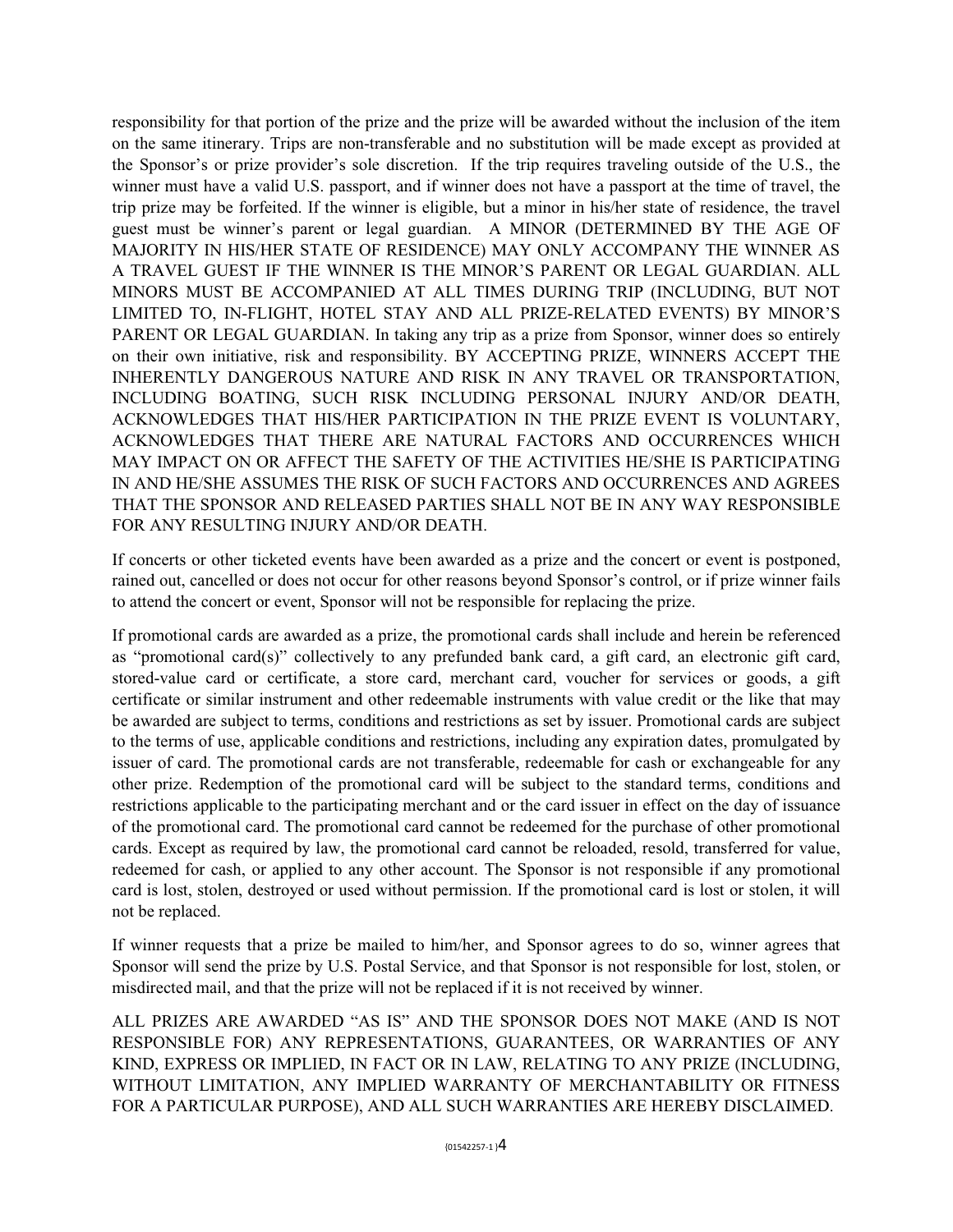**9. ENTRY CONDITIONS AND RELEASE.** By entering the Contest, each participant agrees to: (a) comply with and be bound by these Official Rules, the Office Rules of the Contest, and the decisions of Sponsor, which are binding and final in all matters relating to the Contest; (b) release and hold harmless Sponsor, SummitMedia, and its subsidiaries, related and affiliated companies, participating sponsors, the prize suppliers and any other organizations responsible for sponsoring, fulfilling, administering, advertising or promoting the Contest, and each of their respective past and present officers, directors, employees, agents and representatives (collectively, the "Released Parties") from and against any and all claims, expenses, and liability, including but not limited to negligence and damages of any kind to persons and property, including but not limited to invasion of privacy (under appropriation, intrusion, public disclosure of private facts, false light in the public eye or other legal theory), defamation, slander, libel, violation of right of publicity, infringement of trademark, copyright or other intellectual property rights, property damage, or death or personal injury arising out of or relating to a participant's entry, creation of an entry or submission of an entry, participation in the Contest, acceptance or use or misuse of prize (including any travel or activity related thereto) and/or the broadcast, exploitation or use of entry; and (c) indemnify, defend and hold harmless the Released Parties from and against any and all claims, expenses, and liabilities (including reasonable attorneys' fees) arising out of or relating to an entrant's participation in the Contest and/or entrant's acceptance, use, non-use or misuse of the prize.

10. PUBLICITY. Except where prohibited, participation in the Contest constitutes winner's consent to Sponsor's and its agents' use of winner's name, likeness, photograph, voice, opinions and/or hometown and state for promotional purposes in any media, worldwide, without further payment or consideration, unless otherwise prohibited by law. Each contest participant acknowledges and agrees that any telephone calls placed to the Station's contest line may be broadcast live on the Station, and also may be recorded for use on-air at a later time. Winners may be required to sign a separate publicity waiver and/or release upon collecting a prize.

**11. CONSUMER CREATED CONTENT.** If the entry for the Contest includes any creative material from the participant, including but not limited to, consumer created content, by submitting your entry: (1) you agree that your disclosure is gratuitous, unsolicited and without restriction and will not place Sponsor or its Contest partners under any fiduciary or other obligation, that Sponsor is free to disclose the ideas on a non-confidential basis to anyone or otherwise use the ideas without any additional compensation to you; (2) you acknowledge that, by acceptance of your submission, Sponsor and its contest sponsors do not waive any rights to use similar or related ideas previously known to Sponsor or its partners, or developed by their employees, or obtained from sources other than you; (3) you are verifying that you are the owner and producer of the submitted material and that no third party ownership rights exist to any material submitted, or, to the extent that any third party ownership rights exist, you have obtained all necessary licenses and/or clearances to use such third party content, and (4) you are hereby granting Sponsor a perpetual, worldwide, nonexclusive, royalty-free, sub-licensable (through multiple tiers) right and license to use, publish, reproduce, display, perform, adapt, modify, distribute, have distributed and promote such content in any form, in all media now known or hereinafter created, anywhere in the world, for any purpose.

All Content submitted must confirm to the additional submission requirements set forth as follows to be eligible:

• Content must comply with these Official General Rules, the rules of the specific contest, and any Terms of Service on the Sponsor website;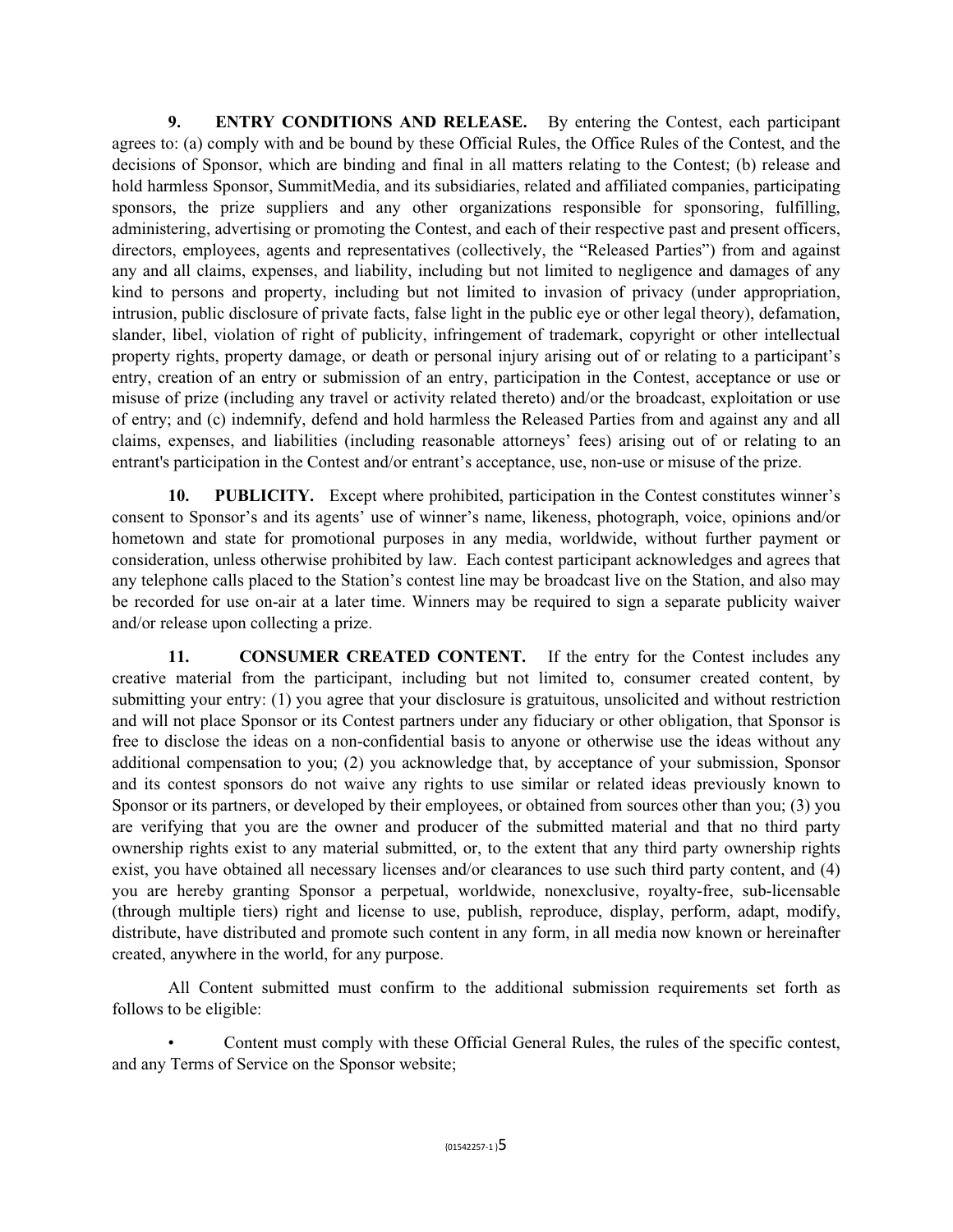• Content must be uploaded/submitted in the format specified and must comply with the posting requirements set forth above and as posted on the Sponsor website.

• The Content must be Federal Communications Commission acceptable, including no use of indecent or obscene material or language;

• Content cannot be sexually explicit or suggestive, unnecessarily violent or derogatory of any ethnic, racial, gender, religious, professional or age group, profane or pornographic, contain nudity or any materially dangerous activity;

• Content cannot promote alcohol, illegal drugs, tobacco, or firearms/weapons (or the use of any of the foregoing), and cannot promote or portray any activities that may appear unsafe or dangerous, or any particular political agenda or message;

Content cannot be offensive, endorse any form of hate or hate group;

• Content cannot defame, misrepresent or contain disparaging, libelous, or misleading remarks, comments, or material about the Sponsor, the station, any of their respective products and/or services, or about any other people, products or companies;

Content cannot infringe on or violate any copyright, patent, trademark, trade secret, trade dress, right of publicity, or other intellectual property, proprietary, or contractual right of a third party and cannot contain any personal identification such as license plate numbers, personal names, e-mail addresses or street addresses, other than entrant's;

Content cannot advertise or promote any brand or product of any kind, without permission;

• Content cannot contain copyrighted materials owned by others (including photographs, sculptures, paintings and other works of art or images published on or in websites, television, movies or other media) without permission (Sponsor does not permit the infringement of others' rights and any use of materials not original to the entrant, except copyrighted materials owned by Sponsor, is grounds for disqualification from the Contest. Therefore, do not copy your favorite movie, book or photo or include materials, images, graphics, music or trademarks belonging to any third parties or incorporate the names, voices, likeness or personas of any party other than yourself unless you have obtained all rights necessary to permit you to use same in connection with your content and grant the rights herein granted to Sponsor and Contest Entities);

• Content shall not include any background artwork, unless it is an original work of the entrant (any artwork, murals, etc. that can be seen in the Content must be created solely by the entrant or entrant must be the sole owner of all copyright interests therein);

• The Content cannot be abusive or harassing towards any individual or group of individuals regarding race, sex, religion, creed, national origin, age, disability, gender identity or expression, sexual orientation or any legally protected classification (which includes, but is not limited to, epithets or slurs, threats, intimidations, or hostile acts);

• Content cannot contain materials embodying the names, likenesses, photographs, or other indicia identifying any person, living or dead, without permission;

• Content cannot communicate any messages or images inconsistent with the positive images and/or goodwill to which Sponsor wishes to associate;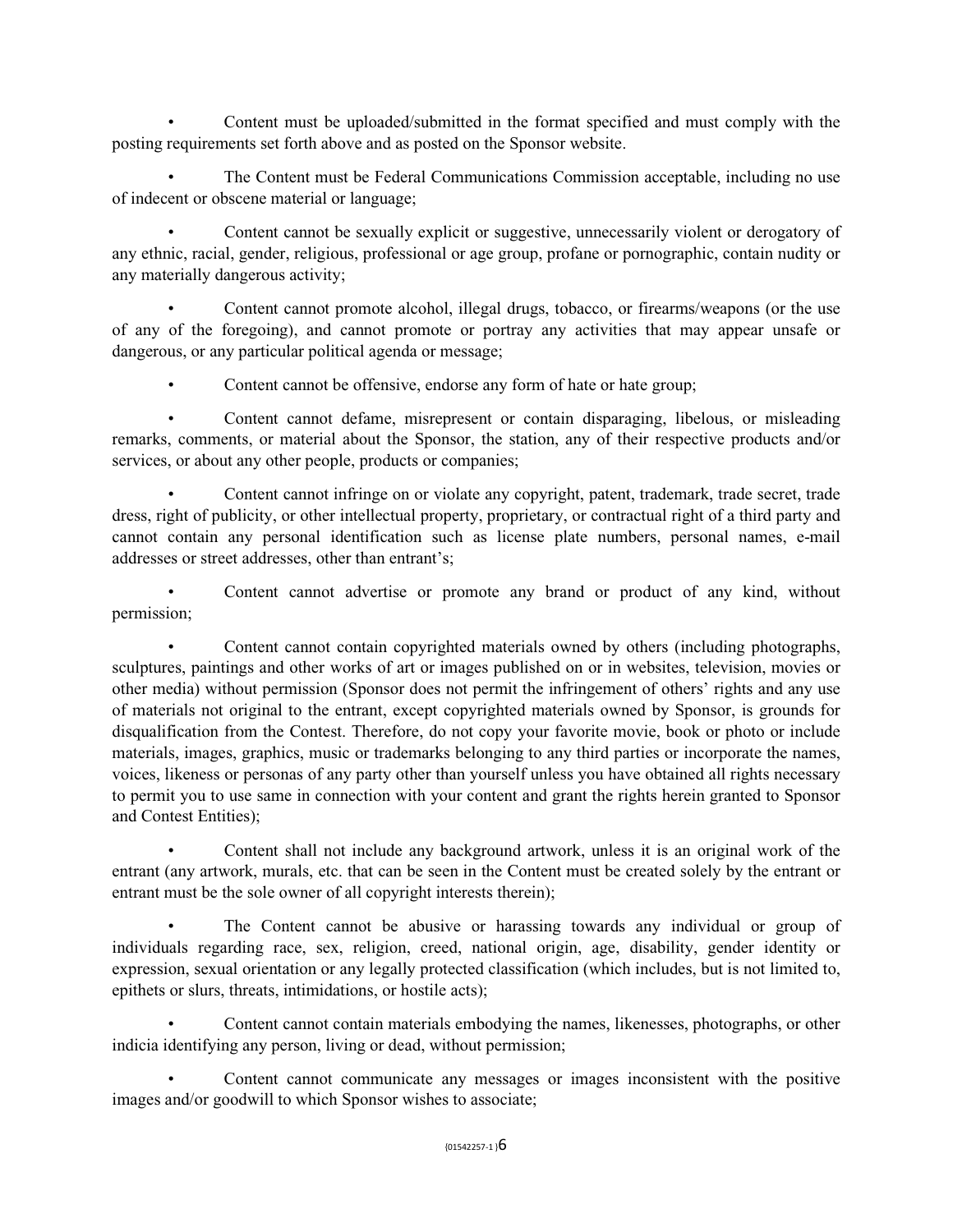• Content cannot depict, and cannot itself, be in violation of any law; and

• The Content must be socially acceptable and in good taste, as determined by the station in the station's sole discretion.

ALL DECISIONS REGARDING THE APPROPRIATENESS OF THE MATERIALS CONTAINED IN THE CONTENT SHALL BE AT THE SOLE DISCRETION OF THE SPONSOR. The Sponsor reserves the right to reject any Content, in its sole discretion, based on the terms set forth herein as well as current broadcast standards and other programming and operating practices and policies established by the Sponsor and/or station for airing advertising. Any waiver of any obligation hereunder by Sponsor does not constitute a general waiver of any obligation to entrants. Sponsor reserves the right to waive the Contest Content requirements set forth herein in its reasonable discretion. Sponsor reserves the right, in its reasonable discretion, during or upon completion of the Entry Period, to request that any entrant resubmit his or her Content which fails to comply with the Content requirements prior to any judging period. CONSUMER CREATED CONTENT POSTED TO THE WEBSITE WAS NOT EDITED BY SPONSOR AND IS THE VIEWS/OPINIONS OF THE INDIVIDUAL ENTRANT AND DOES NOT REFLECT THE VIEWS OF SPONSOR IN ANY MANNER. If you think that any Content infringes your intellectual property rights, contact us by mail at DMCA Designated Agent, SummitMedia LLC, 2700 Corporate Drive #115, Birmingham, AL 35242 or by email to dmca@summitmediacorp.com.

**12. TAXES.** All State, Local, Federal and or other taxes, duties, tariffs, title fees, licensing fees, or other fees for prizes awarded in the Contest become the sole responsibility of the winner. Winners will be required to fill out and return an IRS W-9 tax form. Valuation of prizes may be based on information given to Sponsor by the provider of the prize. All those who win a prize or prizes over a certain threshold value in any given year may be issued an IRS Form 1099 to report their winnings.

**13. GENERAL CONDITIONS.** Sponsor may cancel the Contest or any part of the Contest, if any fraud, technical failures or any other factor beyond Sponsor's reasonable control impairs the integrity or proper functioning of the Contest, as determined by Sponsor in its sole discretion. Sponsor reserves the right in its sole discretion to disqualify any individual it finds to be tampering with the entry process or the operation of the Contest or to be acting in violation of these Official Rules or any other promotion or in an unsportsmanlike or disruptive manner, or to be acting in violation of any federal, state or local law. Any attempt by any person to deliberately undermine the legitimate operation of a Contest may be a violation of criminal and civil law, and should such an attempt be made, Sponsor reserves the right to seek legal remedies including damages from any such person to the fullest extent permitted by law. Sponsor may, in its sole discretion, waive or change any of these Official Rules in a particular case, but will advise the public of such waiver or changes as practicable as possible after they are made.

**14. LIMITATIONS OF LIABILITY.** The Released Parties are not responsible for: (1) any incorrect or inaccurate information, whether caused by entrants, printing errors or by any of the equipment or programming associated with or utilized in the Contest ; (2) technical failures of any kind, including but not limited to malfunctions, interruptions, or disconnections in phone lines or network hardware or software; (3) unauthorized human intervention in any part of the entry process or the Contest; (4) technical or human error which may occur in the administration of the Contest or the processing of entries; or (5) any injury or damage to persons or property which may be caused, directly or indirectly, in whole or in part, from entrant's participation in the Contest or receipt or use, non-use or misuse of any prize. If for any reason an entrant's entry is confirmed to have been erroneously deleted, lost, or otherwise destroyed or corrupted, entrant's sole remedy is another entry in the Contest, provided that if it is not possible to award another entry due to discontinuance or completion of the Contest, or any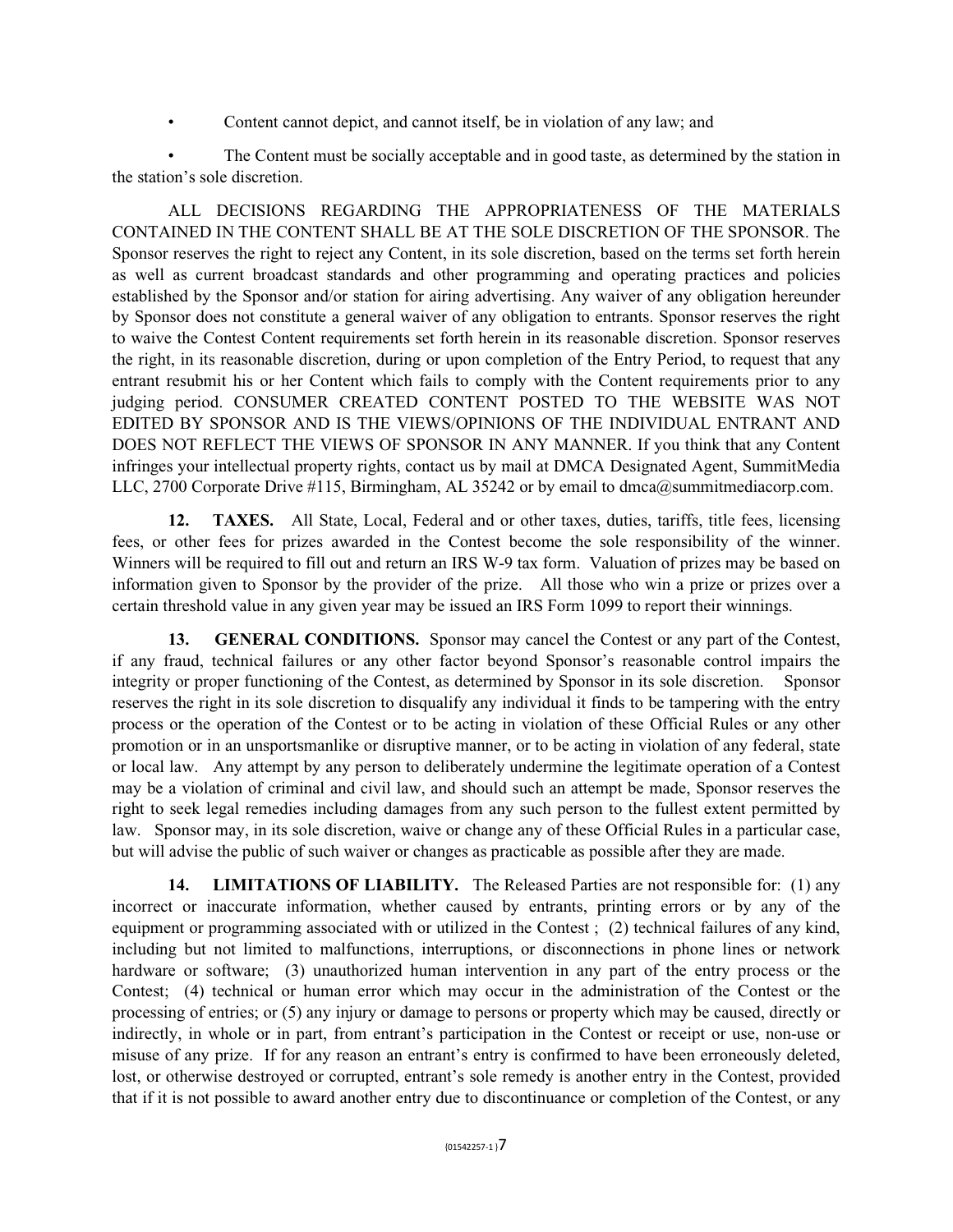part of it, for any reason, Sponsor, at its discretion, may elect to hold a random drawing from among all eligible entries received up to the date of discontinuance for any or all of the prizes offered herein. No more than the stated number of prizes will be awarded. In the event that production, technical, programming or any other reason causes more than stated number of prizes as set forth in these Official Rules to be available or claimed, Sponsor reserves the right to award only the stated number of prizes by a random drawing among all legitimate, unawarded, eligible prize claims.

**15. DISPUTES.** Any controversy or claim arising out of or relating to the Contest shall be settled by binding arbitration in a location determined by the arbitrator as set forth herein (provided that such location is reasonably convenient for claimant), or at such other location as may be mutually agreed upon by the parties, in accordance with the procedural rules for commercial disputes set forth in the Comprehensive Arbitration Rules and Procedures of JAMS ("JAMS Rules and Procedures") then prevailing, and judgment upon the award rendered by the arbitrator(s) may be entered in any court having jurisdiction thereof. The arbitrator shall be selected pursuant to the JAMS Rules and Procedures. The arbitrator shall apply the law of the state of the sponsoring station, consistent with the Federal Arbitration Act and applicable statutes of limitations and shall honor claims of privilege recognized at law. If any part of this arbitration provision is deemed to be invalid, unenforceable or illegal (other than those claims will not be arbitrated on a class or representative basis), or otherwise conflicts with the rules and procedures established by JAMS, then the balance of this arbitration provision shall remain in effect and shall be construed in accordance with its terms as if the invalid, unenforceable, illegal or conflicting provision were not contained herein. If, however, the portion that is deemed invalid, unenforceable or illegal is that claims will not be arbitrated on a class or representative basis, then the entirety of this arbitration provision shall be null and void, and neither claimant nor Sponsor shall be entitled to arbitrate their dispute. Upon filing a demand for arbitration, all parties to such arbitration shall have the right of discovery, which discovery shall be completed within sixty days after the demand for arbitration is made, unless further extended by mutual agreement of the parties. THE ARBITRATION OF DISPUTES PURSUANT TO THIS PARAGRAPH SHALL BE IN THE ENTRANT'S INDIVIDUAL CAPACITY, AND NOT AS A PLAINTIFF OR CLASS MEMBER IN ANY PURPORTED CLASS OR REPRESENTATIVE PROCEEDING. THE ARBITRATOR MAY NOT CONSOLIDATE OR JOIN THE CLAIMS OF OTHER PERSONS OR PARTIES WHO MAY BE SIMILARLY SITUATED. DO NOT ENTER THIS CONTEST IF YOU DO NOT AGREE TO HAVE ANY CLAIM OR CONTROVERSY ARBITRATED IN ACCORDANCE WITH THESE OFFICIAL RULES.

If for any reason arbitration is not legal or available, then entrant agrees that: (i) any and all disputes, claims and causes of action arising out of or connected with the Contest, or any prizes awarded, other than those concerning the administration of the Contest or the determination of the winner, shall be resolved individually, without resort to any form of class action; (ii) any and all disputes, claims and causes of action arising out of or connected with the Contest, or any prizes awarded, shall be resolved exclusively by the United States District Court or the appropriate state court located in the entrant's SummitMedia radio station's listening area; (iii) any and all claims, judgments and awards shall be limited to actual outof-pocket costs incurred, including costs associated with entering the Contest, but in no event attorneys' fees; and (iv) under no circumstances will entrant be permitted to obtain awards for, and entrant hereby waives all rights to claim punitive, incidental and consequential damages and any other damages, other than for actual out-of-pocket expenses, and any and all rights to have damages multiplied or otherwise increased. SOME JURISDICTIONS DO NOT ALLOW THE LIMITATIONS OR EXCLUSION OF LIABILITY FOR INCIDENTAL OR CONSEQUENTIAL DAMAGES, SO THE ABOVE MAY NOT APPLY TO YOU. All issues and questions concerning the construction, validity, interpretation and enforceability of these Official Rules, or the rights and obligations of entrant and Sponsor in connection